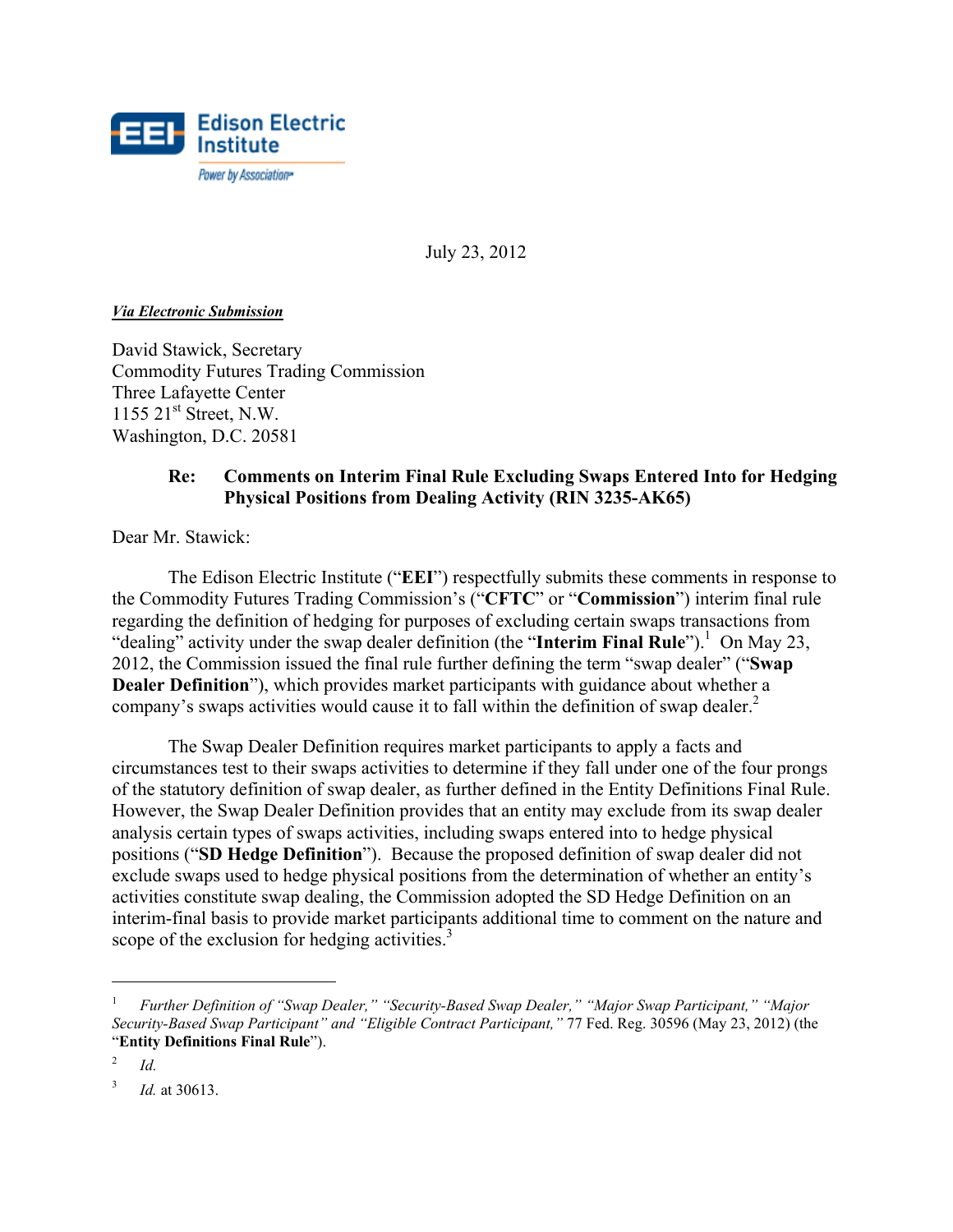$\overline{a}$ 

EEI greatly appreciates the Commission's decision, in response to comments by EEI and other market participants, to exclude swaps used to hedge physical positions from the determination of whether an entity's activities constitute swap dealing. Nevertheless, as discussed more fully herein, EEI respectfully requests that the Commission replace the SD Hedge Definition with the definition of "hedging or mitigating commercial risk" adopted in the End-User Exception to the Clearing Requirement for Swaps Rule ("**End-User Hedge Definition**") for purposes of excluding hedging transactions from dealing activity.<sup>4</sup> In addition to reducing the number of different hedging definitions in the Commission's regulations from four to three, adopting the End-User Hedge Definition for the SD Hedge Definition appropriately will provide market participants with legal certainty about the swap transactions that they can exclude from the analysis of what swap-related activities constitute swap "dealing." It also would reduce the operational burdens on end-users of having to analyze and track the same transaction under multiple hedging definitions.

#### **I. Summary of EEI's Comments on the Interim Final Rule**

EEI is the association of U.S. shareholder-owned electric companies. EEI's members serve 95 percent of the ultimate customers in the shareholder-owned segment of the U.S. electricity industry, and represent approximately 70 percent of the U.S. electric power industry. EEI also has more than 65 international electric companies as Affiliate members, and more than 170 industry suppliers and related organizations as Associate members. EEI's members are physical commodity market participants that rely on swaps and futures contracts primarily to hedge and mitigate their commercial risk. They are not financial entities.

As users of commodity swaps, trade options and futures contracts to hedge commercial risk, EEI's members have a significant interest in the SD Hedge Definition in the Interim Final Rule. It is important to EEI's members and other commercial commodity market participants that transactions which hedge or mitigate commercial risk be expressly excluded from dealing activity in the Swap Dealer Definition. Otherwise, commercial end-users face legal uncertainty about the types of legitimate risk mitigation transactions that regulators might construe as "dealing" activity that will require registration as a swap dealer if those transactions exceed the *de minimis* exception. Furthermore, from an operational perspective, unless the Commission replaces the SD Hedge Definition with the End-User Hedge Definition, commercial end-users will have to track multiple different hedging definitions to comply with various Commission rules. These legal and operational risks will make cost-effective risk management more difficult for commercial companies that use swaps to hedge or mitigate the risks that they incur in their businesses, and may result in higher and more volatile energy prices for residential, commercial,

<sup>4</sup> *End-User Exception to the Clearing Requirement for Swaps*, 77 Fed. Reg. 42560 (hereafter "**End-User Clearing Exception Rule**").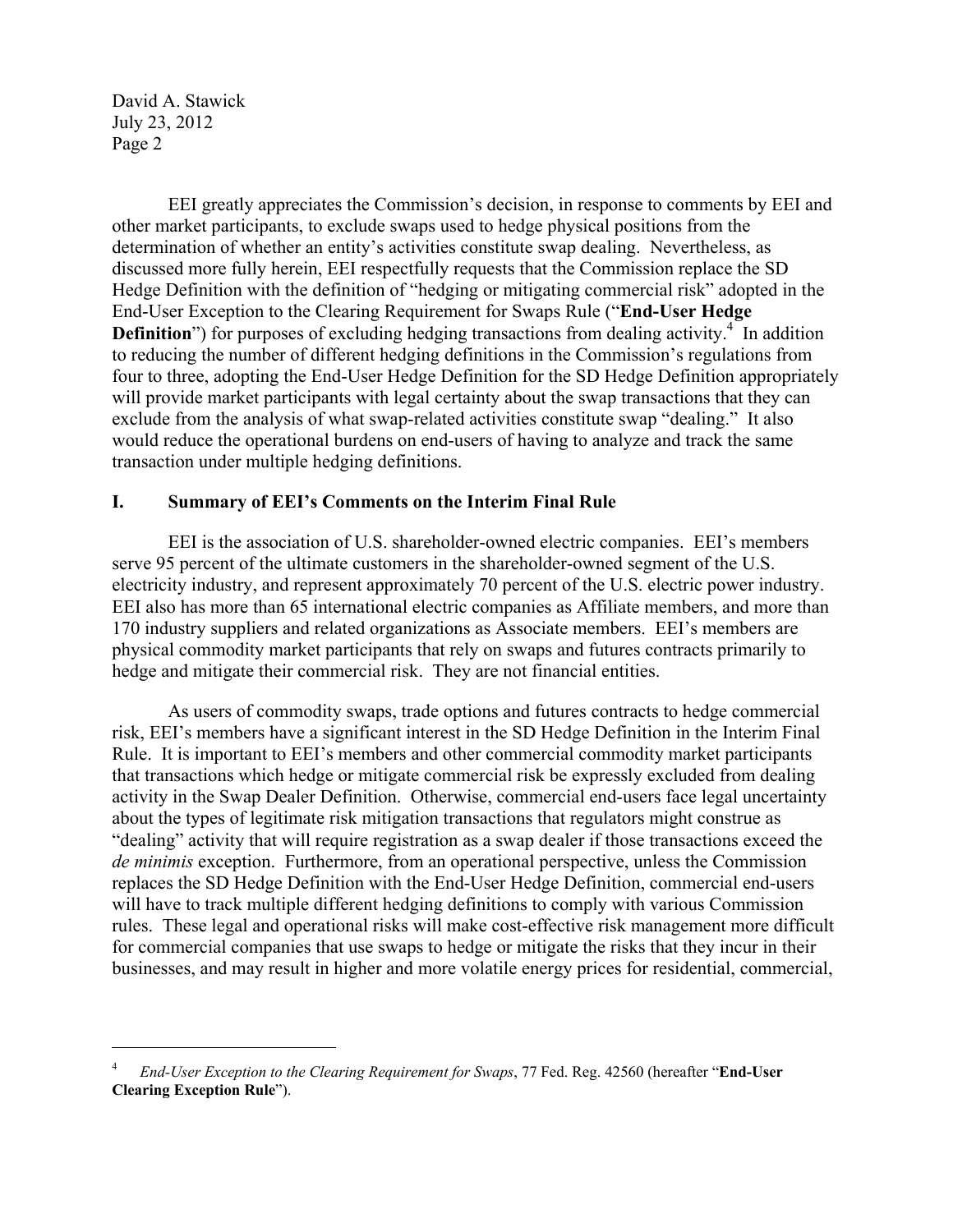and industrial customers. For example, absent further guidance from the Commission about how properly to implement these multiple hedging definitions, EEI members are concerned that engaging in portfolio hedging strategies may become impracticable and more costly for market participants.

For these reasons, EEI respectfully requests that the Commission:

- Replace the SD Hedge Definition with the End-User Hedge Definition for the purpose of excluding hedging activity from dealing activity; and
- Adopt the same definition of hedging or mitigating commercial risk in the SD Hedge Definition and the End-User Hedge Definition in order to reduce the regulatory compliance and operational burdens on commercial market participants, particularly with respect to portfolio hedging strategies.

# **II. The Commission Should Replace the SD Hedge Definition with the End-User Hedge Definition for the Purpose of Excluding Hedging Activity from Swap Dealing Activity**

EEI supports the Commission's conclusion that swaps entered "for the purpose of hedging [are] inconsistent with swap dealing."<sup>5</sup> Swaps that hedge or mitigate commercial risk should not be considered for purposes of determining whether an entity is engaged in swap dealing. As the Commission noted, swaps entered into "for the purpose of hedging one's own risks generally would not be indicative of" making a market in swaps or swap dealing as a "regular business".<sup>6</sup> EEI urges the Commission to adopt a SD Hedge Definition that expressly reflects the Commission's view that swaps entered into for the purpose of hedging or mitigating commercial risk, whether physical or financial, do not constitute swap dealing activity. As discussed further below, by replacing the SD Hedge Definition with the End-User Hedge Definition, the Commission would provide market participants with greater certainty about the regulatory treatment of their legitimate, risk-reducing hedging activities and will reduce the operational risks associated with tracking whether swaps fall within multiple different definitions of hedging. Furthermore, because the End-User Hedge Definition is effectively the same as the MSP Hedge Definition, adopting the End-User Hedge Definition as the SD Hedge Definition would allow end-users to perform one analysis to determine if it qualifies for the end-user clearing exception and if it is eligible for the SD Hedge Definition safe harbor.

1

<sup>5</sup> *See Entity Definitions Final Rule*, 77 Fed. Reg. at 30611.

<sup>6</sup> *Id*. at n.214.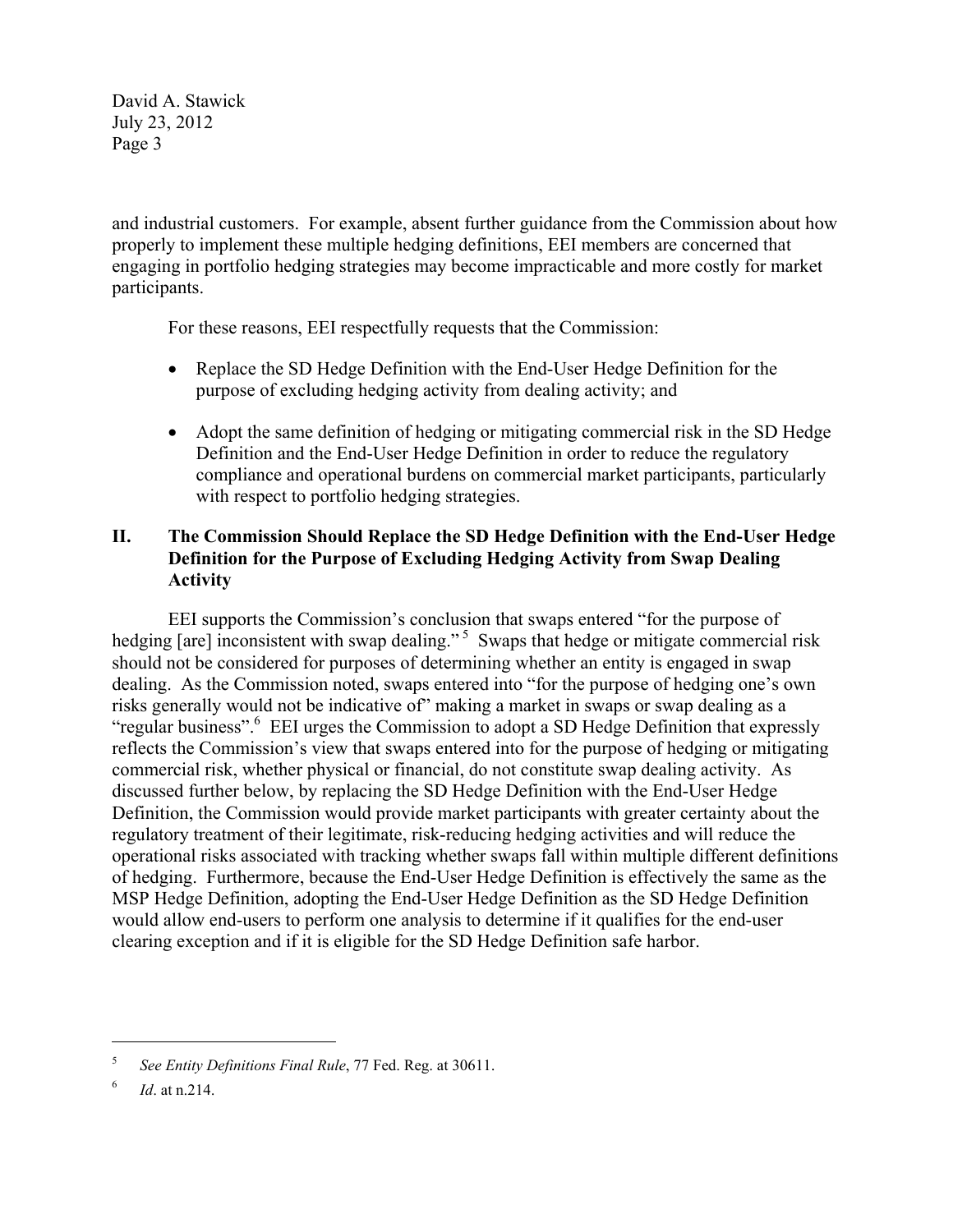$\overline{a}$ 

Adopting a SD Hedge Definition that expressly includes swaps entered into for the purpose of hedging or mitigating commercial risk is fully consistent with the underlying goals of the Swap Dealer Definition.<sup>7</sup> Restricting the SD Hedge Definition's exclusion of hedging activity to a safe harbor limited to physical positions fails to acknowledge that the hedging of all commercial risks does not constitute swap dealing, regardless of whether the swap hedges physical or non-physical commodities.

For many commercial companies, the hedging of physical and non-physical positions are directly related. For example, an energy company constructing a new power plant may need to enter into swaps to hedge both physical and financial risks associated with the plant's construction. In this situation, the project lender may require the energy company to hedge the price exposures related to its future electricity sales and fuel purchases. In turn, depending upon the terms of the construction financing, the energy company may also wish to enter into an interest rate swap to hedge its interest rate exposure on the loan. Although the interest rate swap would not fall within the SD Hedge Definition's exclusion from dealing activity, it is a hedge of commercial risk. Moreover, under the Swap Dealer Definition's facts and circumstances test, the energy company ultimately should be able to treat the interest rate swap as hedging activity excluded from dealing activity.

Limiting the SD Hedge Definition to physical positions should not change the outcome of a company's swap dealer analysis, but does create legal uncertainty in the process. While companies may feel confident that they have accurately distinguished swaps entered into for hedging purposes from other swaps activities, because some swaps may not fall within the SD Hedge Definition's express exclusion from dealing activity there still remains some risk that regulators might perceive the conduct involved in executing those swaps as dealing activity. EEI believes that the Commission should treat hedging activity the same way under the SD Hedge Definition and the End-User Hedge Definition, allowing market participants unambiguously to exclude hedging transactions from the swap dealer analysis.

EEI understands that the Commission has concerns over potential abuse of the SD Hedge Definition should it be expanded beyond hedges of physical positions.<sup>8</sup> However, EEI believes that these concerns are best addressed through anti-evasion provisions such as CFTC Rule 1.3(ggg)(6)(iii)(E), which excludes from the SD Hedge Definition transactions entered into for the purpose of evading designation as a swap dealer. This provision addresses the Commission's

<sup>7</sup> As the Commission noted, "entering into a swap for the purpose of hedging is inconsistent with swap dealing." *Id.* at 30611. Expressly excluding hedging activity from swap dealing activity would not undermine the identification and regulation of entities actually engaged in swap dealing but would provide market participants with certainty that their legitimate hedging activity would not be viewed as swap dealing.

<sup>8</sup> The CFTC noted that "no method has yet been developed to reliably distinguish, through a *per se* rule, between: (i) Swaps entered into for the purpose of hedging or mitigating commercial risk; and (ii) swaps that are entered into for the purpose of accommodating the counterparty's needs or demands or otherwise constitute swap dealing activity, but which also have a hedging consequence." *Id.* at 30613.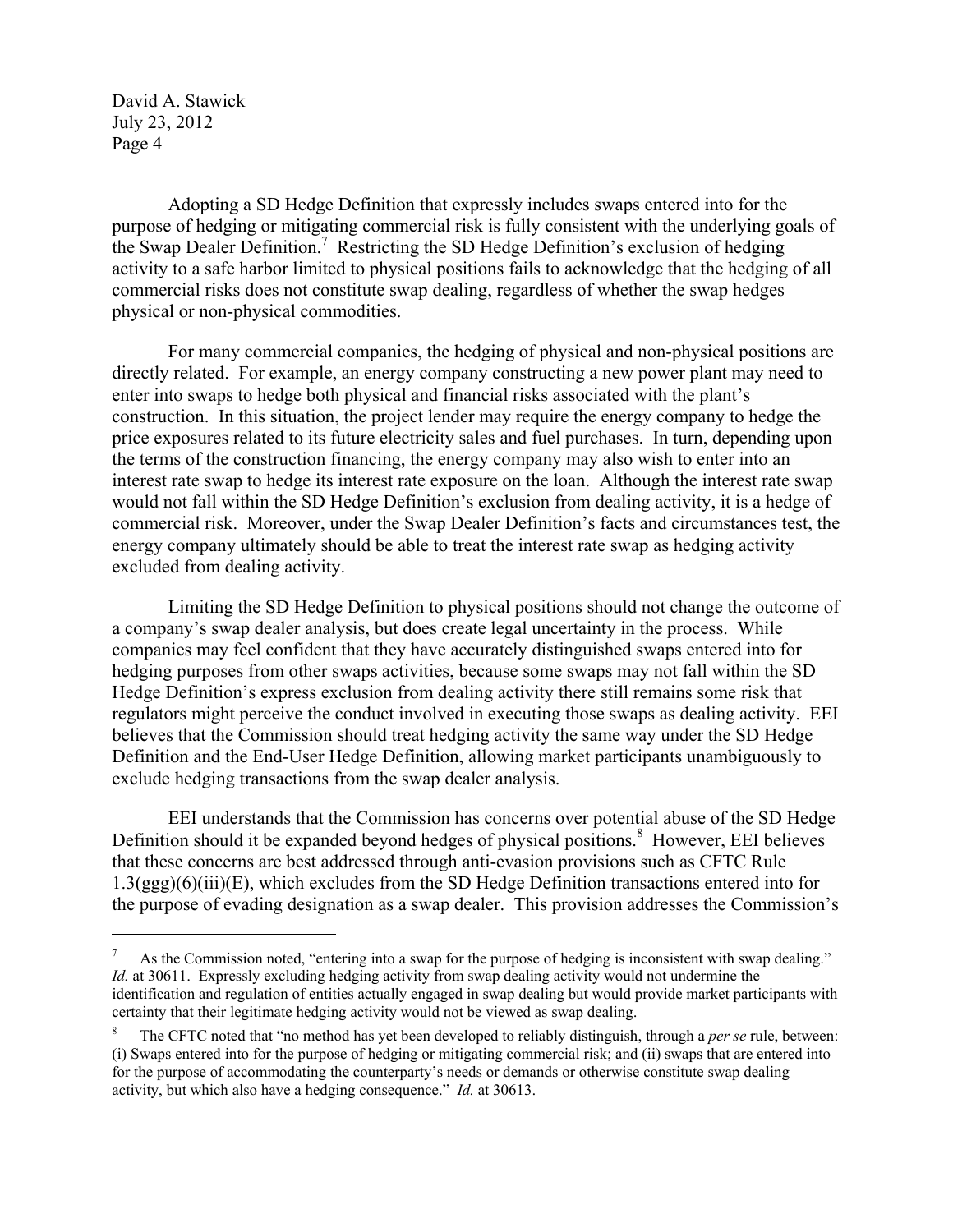$\overline{a}$ 

concern about the potential abuse of the SD Hedge Definition without imposing the unnecessary costs caused by creating two different definitions of hedging in the SD Hedge Definition and the MSP and End-User Hedge Definitions.

## **A. Adopting the Same Definition of Hedging In the SD Hedge Definition and the End-User Hedge Definition Would Facilitate and Simplify Market Participants' Entity Status Determination**

Including two different definitions of hedging in the Entity Definitions Final Rule complicates and increases the costs of market participants' analysis of their status. By adopting the End-User Hedge Definition as the SD Hedge Definition, the Commission would simplify the process of determining a company's entity status.<sup>9</sup> Additionally, by adopting an identical definition of hedging in the End-User Clearing Exception and SD Definition, the Commission would enable end-users to analyze and track future swap transactions one time to determine whether they must be cleared and if they fall within the SD and MSP Hedge Definitions.

 However, if the Commission retains the Interim Final Rule's SD Hedge Definition, EEI's members and other commercial companies will have to examine each swap twice to determine whether it falls within (1) the SD Hedge Definition and, therefore, can be excluded from the definition of swap dealer, and (2) the MSP Hedge Definition and, therefore, can be excluded from the definition of MSP. Market participants will have to conduct these analyses not only to determine their initial regulatory obligations, but also their ongoing regulatory obligations. This redundant process will impose significant burdens and costs on the commercial, legal, compliance, operational and information technology personnel and systems of end-users. Yet, incurring these burdens and costs does nothing to further the Commission's entity definition and registration goals because the Commission already has acknowledged that swaps entered into for the purpose of hedging are inconsistent with swap dealing activity.

For all of these reasons, EEI believes that the Commission should replace the SD Hedge Definition with the End-User Hedge Definition. The End-User Hedge Definition is not limited to physical commodity hedges and incorporates concepts that market participants have traditionally used to classify their hedging activity, such as swaps that: are economically appropriate to the reduction of risk in the conduct of a commercial enterprise, are exempt from position limits as *bona fide* hedges, or qualify for hedging treatment under the Financial Accounting Standards Board ("**FASB**") Statement No. 133 or Governmental Accounting Standards Board ("**GASB**") Statement 53, *Accounting and Financial Reporting for Derivative Instruments*. 10 Adopting the End-User Hedge Definition as the SD Hedge Definition would

<sup>9</sup> The MSP Hedge Definition and the End-User Hedge Definition effectively provide the same definition of "hedging or mitigating commercial risk." *See infra* note 15.

<sup>10</sup> As discussed further below, a consistent definition of hedging in the Entity Definitions Final Rule and the End-User Hedge Definition would also facilitate market participants' use of portfolio hedging.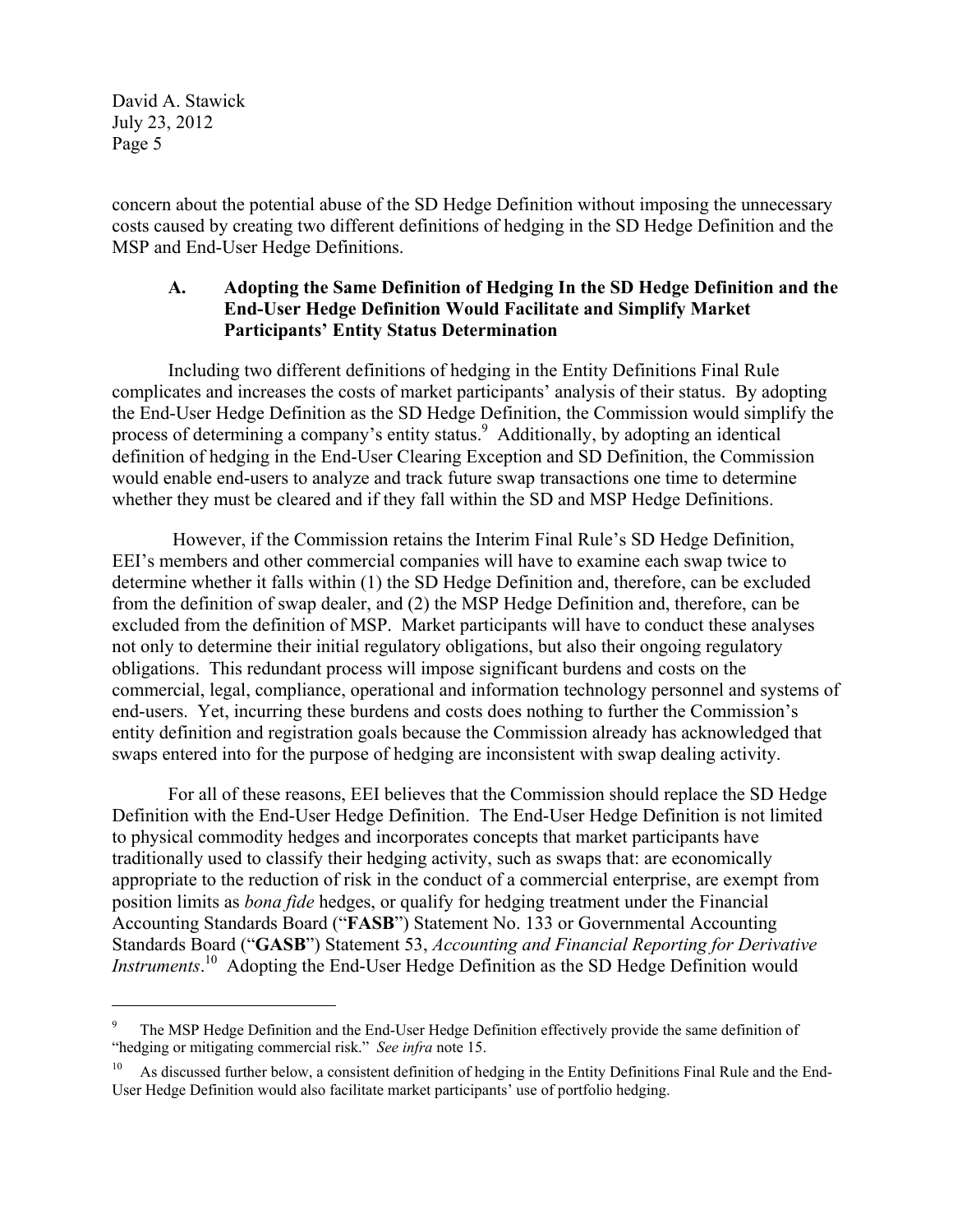provide market participants with greater legal certainty as to the status of their hedging transactions and reduce market participants' compliance costs.<sup>11</sup>

# **III. The Commission Should Adopt the Same Definition of Hedging in the SD Hedge Definition and the End-User Hedge Definition**

The Commission has either proposed or adopted four separate definitions of hedging in its rules. Currently CFTC regulations subject market participants to the following four different definitions of hedging:

- Part 151 of the CFTC's regulations excludes "*bona fide* hedging" transactions from speculative position limits for exempt and agricultural commodity transactions.<sup>12</sup> The definition of a "*bona fide* hedge" limits hedging activities to the eight enumerated categories of hedging transactions listed in CFTC Rule  $151.5$ <sup>13</sup>
- CFTC Rule 1.3(z) excludes *bona fide* hedging transactions from speculative position limits for excluded commodity transactions. Unlike CFTC Rule 151.5, CFTC Rule 1.3(z) specifically provides for non-enumerated hedging transactions; further, its list of enumerated hedges does not correspond to the list of enumerated hedges in CFTC Rule 151.5.<sup>14</sup>
- The End-User Hedge Definition and the MSP Hedge Definition effectively provide the same definition of "hedging or mitigating commercial risk."<sup>15</sup>

 $\overline{a}$ 

<sup>&</sup>lt;sup>11</sup> The Interim Final Rule's SD Hedge Definition would also impose a significant strain on the Commission's resources by requiring the Commission to continuously provide guidance to market participants regarding the application of the "facts and circumstances" test to their hedging transactions. To date, the Commission has not issued any formal guidance on the implementation of the four different hedging definitions; instead, market participants have individually contacted Commission staff for guidance in informal discussions.

<sup>12</sup> *See Position Limits for Futures and Swaps*, 76 Fed. Reg. 71626 (Nov. 18, 2011).

<sup>13</sup> *See* CFTC Rule 151.5(a)(2).

 $14$  *Id.* 

<sup>&</sup>lt;sup>15</sup> Although the MSP Hedge Definition and the End-User Hedge Definition are virtually identical, there are two differences: (1) the End-User Hedge Definition only applies to non-financial entities; and (2) the MSP Hedge Definition includes transactions entered into to reduce risks "in the conduct and management of a commercial enterprise (or of a majority-owned affiliate of the enterprise)". There is an additional non-substantive difference in that (1) under the MSP Hedge Definition, one cannot hold a position to "hedge or mitigate the risk of another swap or security-based swap position, unless that other position is itself for the purpose of hedging or mitigating commercial risk", while (2) under the End-User Hedge Definition, one cannot hold a position to "hedge or mitigate the risk of another swap or security-based swap position, unless that other position itself is used to hedge or mitigate commercial risk." *See* CFTC Rule 1.3(kkk)(2)(ii) and CFTC Rule 39.6(c)(2)(ii). Under either definition, swaps held to hedge or mitigate the risk of another swap only qualify as a hedge if the other swap was entered into to hedge or mitigate commercial risk.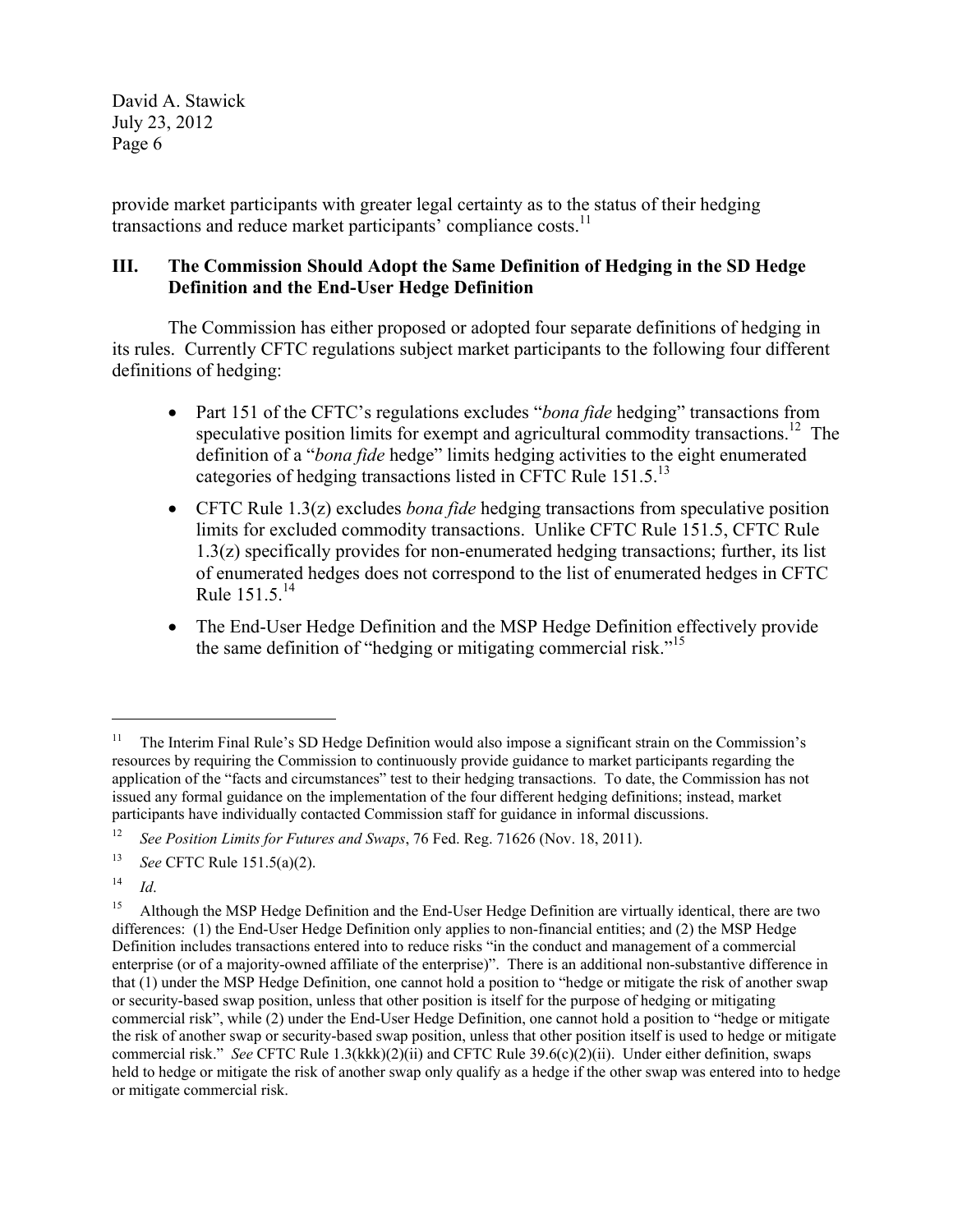$\overline{a}$ 

 The SD Hedge Definition, unlike the End-User Hedge Definition and the MSP Hedge Definition, is limited to the hedging of physical positions. Although similar to the definition of *bona fide* hedging under CFTC Rule 151.5, the SD Hedge Definition is broader because it is not limited to the eight enumerated categories of hedging transactions.

This disparity among the Commission's hedging definitions will impose significant, unnecessary compliance costs on market participants. It forces commercial companies to examine a single transaction under multiple hedging definitions in order to determine its regulatory status as a hedge or non-hedge. As noted above, by adopting the End-User Hedge Definition as the SD Hedge Definition, the Commission would facilitate a company's determination of its entity status, both at the time of initial registration and on a going-forward basis. Further, by adopting the End-User Hedge Definition, which is effectively the same as the MSP Hedge Definition, the Commission would facilitate compliance and minimize unnecessary costs for end-users under the End-User Clearing Exception Rule.

The multiple hedging definitions in the CFTC's rules create substantial operational and compliance difficulties for EEI members and other market participants. In practice, companies frequently will have to determine whether the contemplated hedging transaction falls within one or more of the rules' various hedge definitions in order to classify the transaction as a hedge. Companies must determine the trade's hedge status in real-time because in many circumstances, *e.g*., to exceed a position limit or execute non-cleared or pass-through swaps, they will not be able execute the trade if it does not qualify under a particular hedge definition.<sup>16</sup>

Determining a trade's hedging status under multiple different definitions at or about the time of a transaction in rapidly changing markets is commercially impractical. End-users incur risks on a moment-by-moment basis and must be able to mitigate those risks as they arise. This is particularly true with respect to assets and liabilities that are exposed to highly volatile electricity prices.<sup>17</sup> Market participants need straight-forward and consistent definitions by

<sup>&</sup>lt;sup>16</sup> For example, if the trade is in a Referenced Contract, the company must be certain that it qualifies as a hedge that is exempt from position limits, regardless of whether it qualifies as a hedge under any other definition.

<sup>17</sup> Ann Ku, *Forecasting to Understand Uncertainty in Electricity Prices*, PLATTS ENERGY BUSINESS AND TECHNOLOGY, May/June 2002, at 59 ("[E]conometric models, such as those used in load forecasting, assume that consumers will behave in the future much as they have in the past. But in the electricity business, today and tomorrow are often very different than yesterday. The introduction of ancillary service markets and markets with different rules and protocols, new supplies coming on-line, and the volatility of fuel prices make traditional econometric models poor foundations for price forecasting."); Volatility of Power Grids under Real-Time Pricing, *Competition in Wholesale Electric Power Markets*, 23 ENERGY L.J. 281, 299 (2002) ("Electricity is an unusual commodity. It is non-storable, non-directable on the grid, and the present infrastructure has been engineered with little ability to alter power use based on cost or price signals. These features make electricity prices volatile when electricity is traded freely.")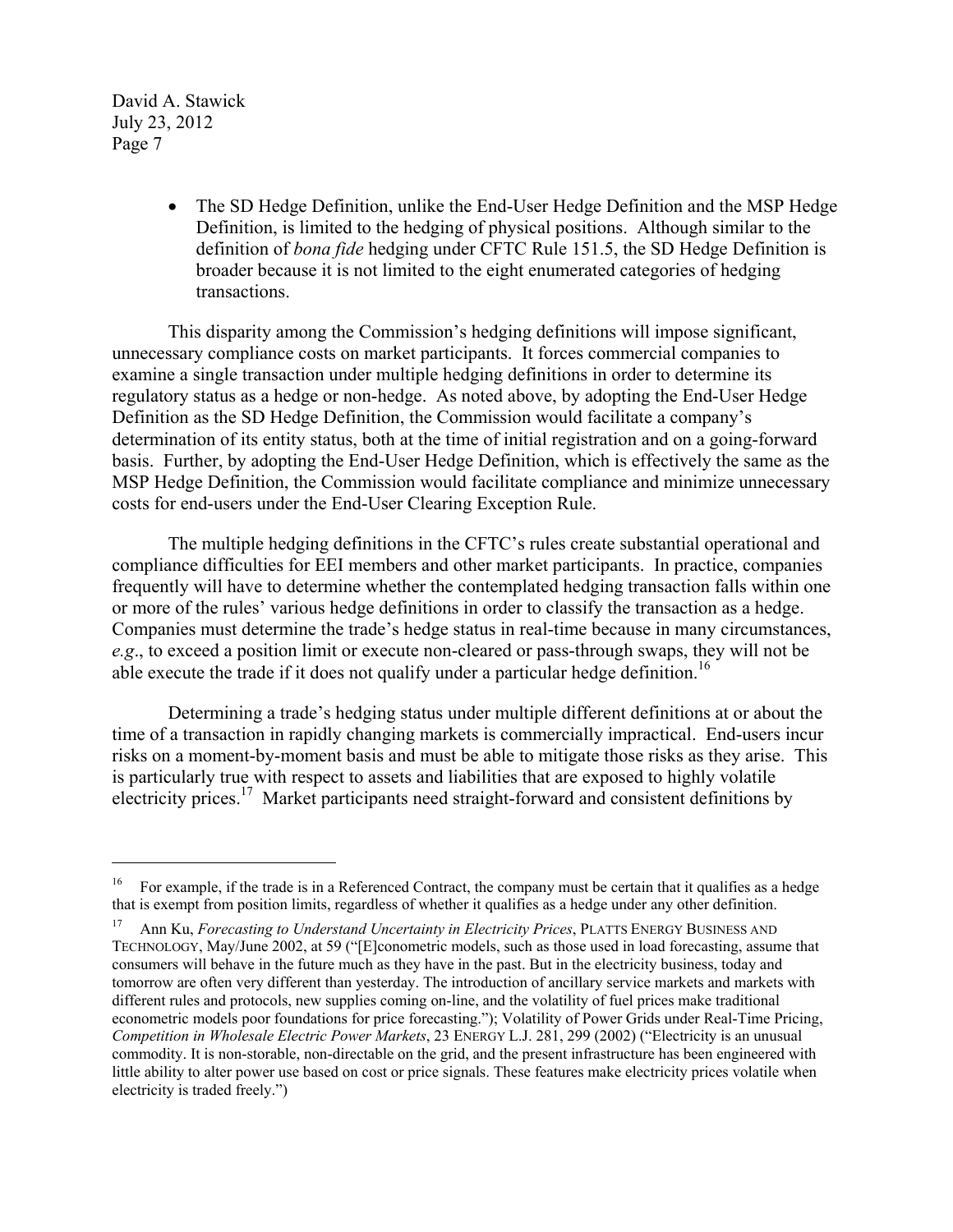$\overline{a}$ 

which to categorize their transactions. Otherwise, they will struggle to comply with regulatory requirements that do not accommodate commercial obligations.

## **A. The Commission Should Ensure that Commercial End-Users Can Continue to Utilize Portfolio Hedging Strategies by Minimizing the Number of Hedging Definitions in Its Regulations**

EEI appreciates the Commission's clarification that the exclusion from dealing activity for hedging transactions includes portfolio hedging transactions that fall within the SD Hedge Definition.<sup>18</sup> Further, EEI supports the Commission's recognition in both the Interim Final Rule and the End-User Clearing Exception Rule that dynamic hedging transactions will qualify under both the SD Hedge Definition, in whatever form ultimately adopted, and the End-User Hedge Definition.<sup>19</sup> However, EEI members remain concerned that their ability to hedge their assets, liabilities and services on a portfolio basis will be circumscribed by the multiple hedging definitions in the Commission's regulations, including within the Entity Definitions Final Rule.

EEI's members may track a portfolio of physical and financial transactions that includes asset positions (power plant capacity, forward contract purchase of fuel, related hedges), liabilities (load serving obligations, forward contract sales, related hedges), services (transmission and transportation contracts, storage), and associated hedges. Even if a portfolio is comprised of physical positions, commercial companies may elect to hedge only their net exposure (after adding together all of their long and short exposures). When the portfolio includes options or forward contracts with embedded volumetric options, the gross or net quantity that needs to be hedged will change on an intraday basis. Market participants also may hedge position portfolios on a dynamic basis in an effort to optimize the cost-effectiveness of their hedging program.

Given the multiple hedging definitions in the Commission's regulations, it is unclear how market participants will be able to continue to hedge on a portfolio basis. If market participants enter into a transaction to hedge a portfolio like the one described above, it appears that in order to classify that transaction accurately as a hedge in their books, they would need to verify which of the Commission's multiple hedging definitions it falls under. If a hedge of the portfolio

<sup>18</sup> *Interim Final Rule*, 77 Fed. Reg. at 30612 ("And, as in the *bona fide* hedging rule, the exclusion utilizes the word 'several' to reflect that there is no requirement that swaps hedge risk on a one-to-one transactional basis in order to be excluded, but rather they may hedge on a portfolio basis.").

<sup>19</sup> The Commission noted in the Interim Final Rule that "qualification as *bona fide* hedging has never been understood to require that hedges, once entered into, must remain static. We expect that entities would move to update their hedges periodically when pricing relationships or other market factors applicable to the hedge change." *Interim Final Rule*, 77 Fed. Reg. at 30612 n.218; *End-User Clearing Exception Rule*, 77 Fed. Reg. at 42575 ("The Commission notes that qualification as *bona fide* hedging does not require that hedges, once entered into, must remain static. The Commission recognizes that entities may update their hedges periodically when pricing relationships or other market factors applicable to the hedges change.").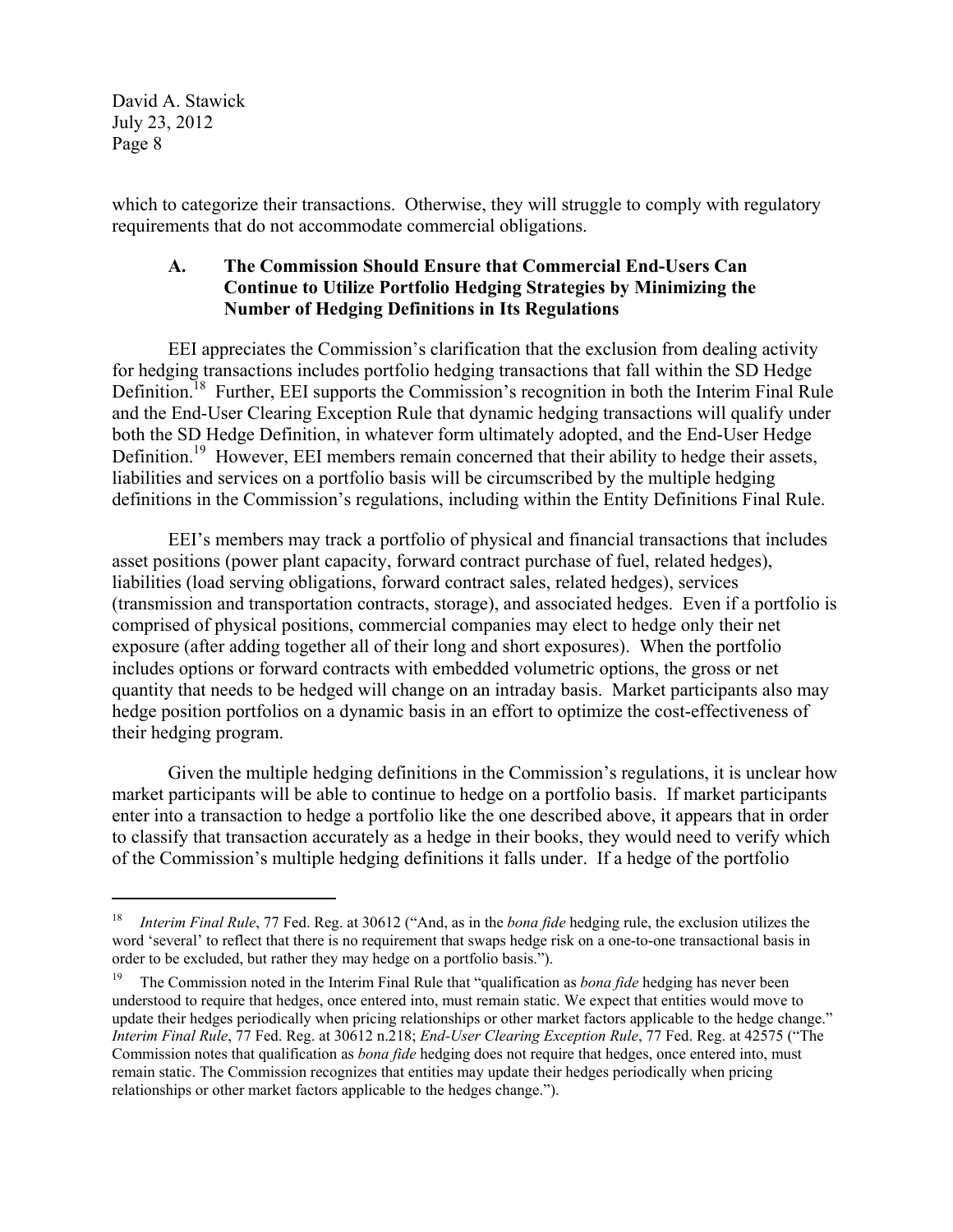qualifies under one, but not all, of the various definitions of hedging, the market participant would need to develop a way to categorize the transaction as a hedge for some purposes and as non-hedge transaction for others.20 This result seems to assume a static world in which market participants hedge each physical position with a separate and specifically identified swap or futures contract, which in turn greatly diminishes the efficiency of portfolio hedging. In order to continue engaging in portfolio hedging, market participants may have to create multiple hedging portfolio books in order to properly group their portfolio hedging activities (*e.g*., create separate portfolios, or sub-categories within a single portfolio, for load serving obligations, asset transactions, *etc.*).

Requiring commercial firms to review each transaction entered into to hedge a portfolio under all of the Commission's hedging definitions would be impractical and problematic from a transaction execution, recordkeeping and reporting perspective, and does not match the commercial realities of portfolio hedging. The review and classification of a single transaction multiple times within a company's records is unduly burdensome and requires a level of technological sophistication that many market participants do not currently possess and that is not currently available from software vendors. Given that the Commission intended to allow market participants to hedge on a portfolio basis, EEI requests that the Commission confirm that hedges of a portion of the gross or net exposure of a portfolio of positions qualify as hedges under all of its hedging definitions that relate, at least in part, to physical positions.

#### **V. Conclusion**

1

EEI appreciates the Commission's consideration of our comments on the Interim Final Rule's SD Hedge Definition. For the foregoing reasons, we respectfully request that the Commission replace the SD Hedge Definition with the End-User Hedge Definition

\* \* \* \* \*

<sup>&</sup>lt;sup>20</sup> For example, a hedge of a company's interest rate risk associated with its ownership of physical assets would qualify under the CFTC Rule 1.3(z), the MSP Hedge Definition and the End-User Hedge Definition. However, the same transaction may have a different status under the SD Hedge Definition and the Position Limits Rule. Although an interest rate hedge would not fall within the SD Hedge Definition, it may still ultimately qualify as a hedge of commercial risk that may be excluded from dealing activity under the Swap Dealer Definition. The result is that market participants may lack the certainty at the time the transaction is executed to classify it as a portfolio hedge. Further, the hedge transaction described above would not qualify under the Position Limits Rule under any circumstances because it does not hedge a physical position. Similarly, it is possible that a hedge under the SD Hedge Definition would not qualify as a *bona fide* hedge under the Position Limits Rule because it did not fall within one of the enumerated hedging transactions (*e.g.*, an anticipated hedging transaction of a physical commodity that exceeds one year would not qualify under CFTC Rule  $151.5(a)(2)(v)$ , but would qualify under the SD Hedge Definition).